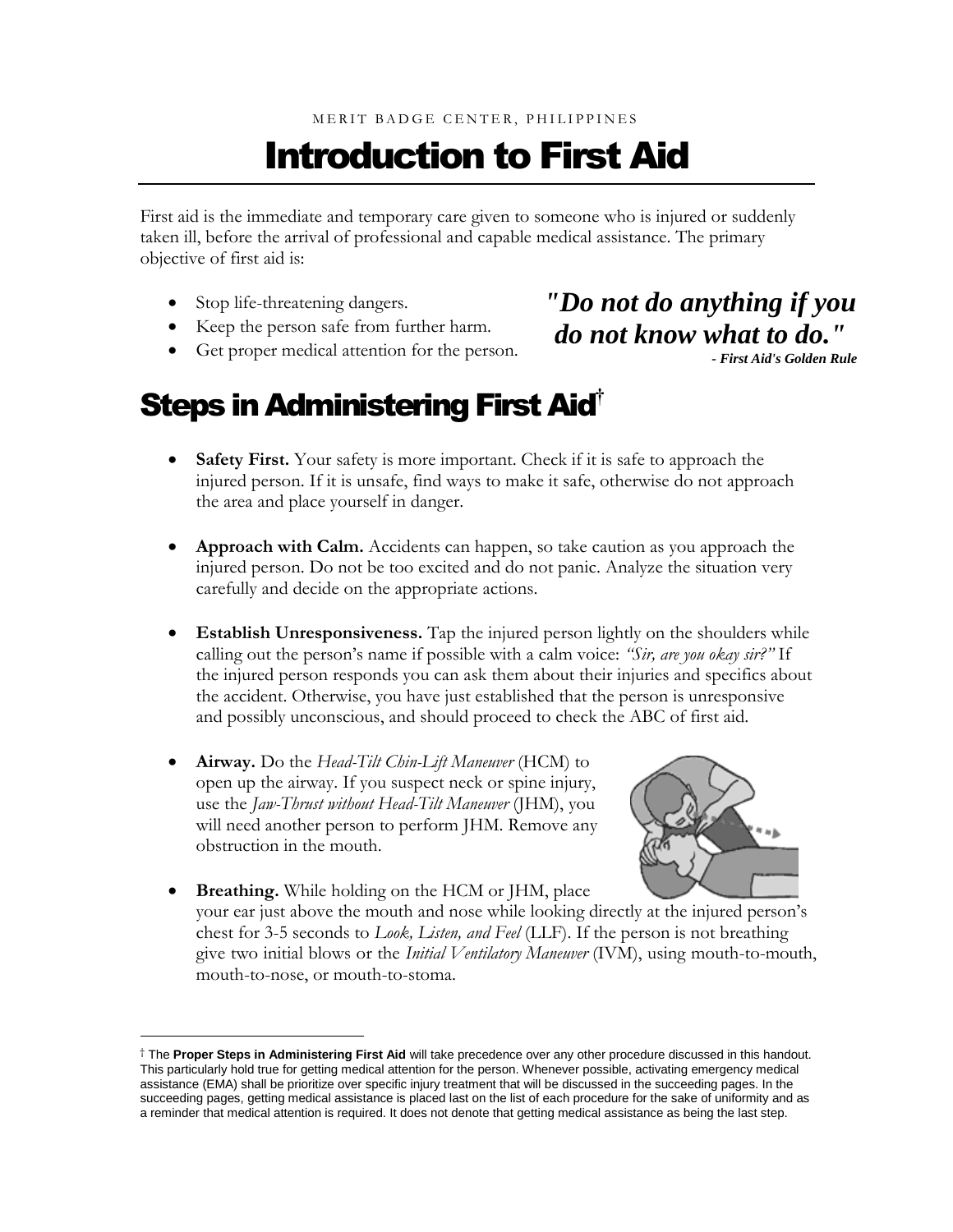**Circulation.** Using two fingers, feel the carotid pulse if it is present. If you are doing the HCM, one hand should maintain the head-tilt. Take about 5-10 seconds to check the pulse.

| Pulse    | <b>Breath</b> | <b>Action Needed</b>                    |
|----------|---------------|-----------------------------------------|
| Positive | Positive      | Look for other injuries                 |
| Positive | Negative      | Artificial Respiration (AR)             |
| Negative | Negative      | Cardio-Pulmonary Resuscitation<br>(CPR) |
| Negative | Positive      | Impossible to Happen                    |

- **Get Medical Attention.** Activate *Emergency Medical Assistance* (EMA). Ask another person to do this for you. If you are the only one present with the injured person, move on with the next steps.
- **Check for Injuries.** Begin treating life-threatening injuries (e.g. severe bleeding). Check for other injuries after you have completely treated the life-threatening ones.
- **Treat for Shock.** This should be done even if the symptoms of shock are not present.
- **Transport.** If necessary, transport the person.
- **Keep the Injured Person Safe.** While waiting for professional and capable medical assistance, regularly check the person's condition. Keep the person warm and away from further harm.

# First Aid for a Number of Injuries

# **Anaphylactic Shock**

Anaphylactic shock is a major allergic reaction within the body as a result of insect bites, drug intake, or ingestion of food. Food such as peanuts or egg can cause anaphylactic shock if a person is allergic to it. A person's allergy can be as severe as a reaction by just being within close proximity to the allergen. The blood vessel dilates causing blood pressure to drop, which in turn causes body organs to receive less oxygen. Air passage may swell causing breathing difficulties or stoppage.

# **Procedure.**

- If conscious, assist the person to sit in a position that relieves breathing difficulty.
- If unconscious, follow the proper steps of first aid administration.
- Get professional medical help or bring the injured person to a hospital.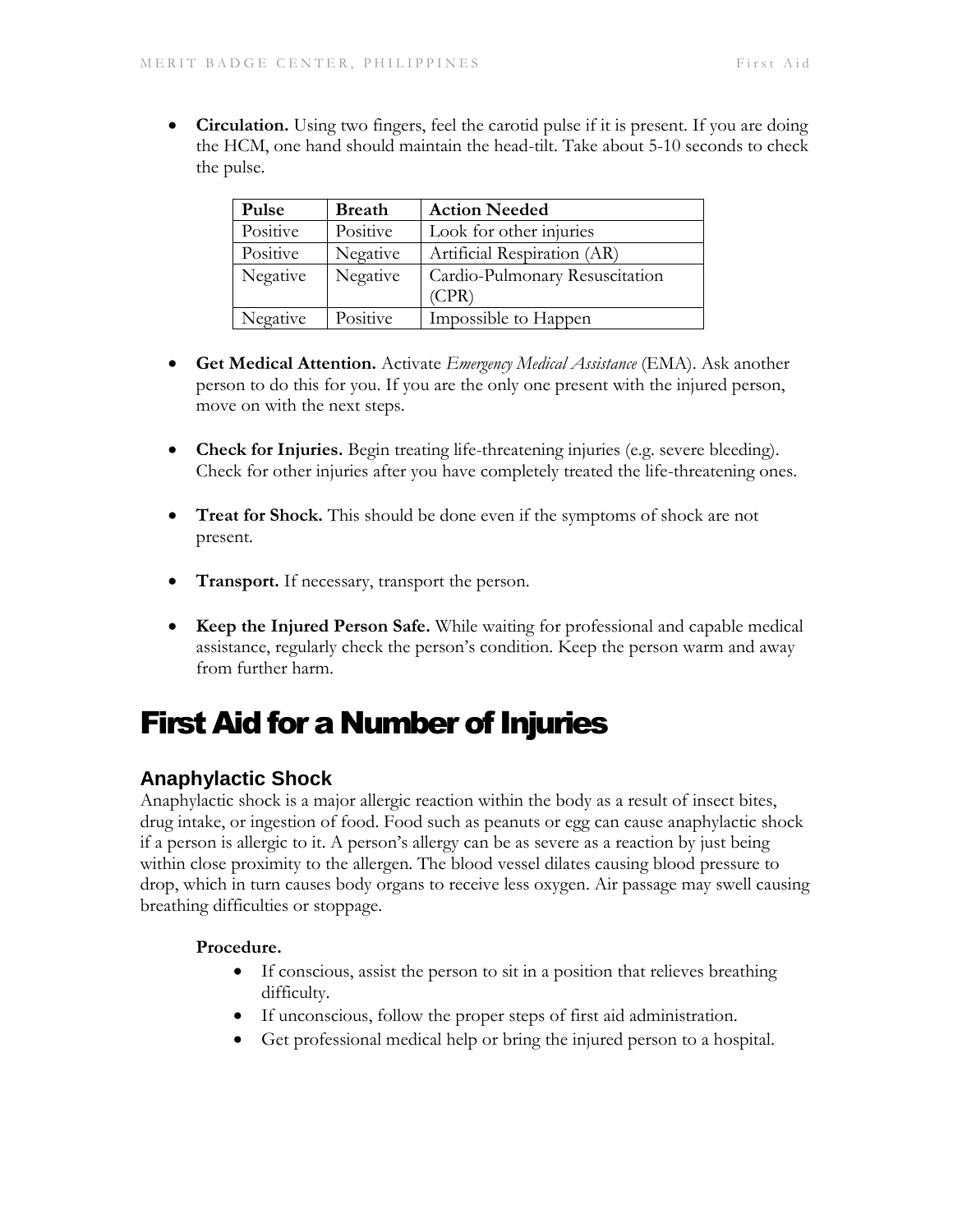# **Animal Bite**

Bites from sharp pointed teeth are serious puncture wounds. Warm-blooded animals may suffer from rabies that can be communicated through the animal's saliva to the blood. Puncture wounds of this type are very vulnerable to infections such as tetanus.

#### **Procedure for General Animal Bites.**

- For non-serious bites, wash the wound thoroughly with soap and warm water. Remove saliva and dirt. Dry it with a clean cloth.
- If there is severe bleeding, it should be controlled.
- Cover the wound with sterile dressing.
- Get professional medical help or bring the injured person to a hospital.

# **Procedure for Poisonous Snake Bites.**

- Let the injured person lie down.
- Constrict 2 to 4 inches above the bite (between the injury and the heart) to slow the spread of the venom.
- Get professional medical help or bring the injured person to a hospital.

**This is not a movie.** Do not incise the wound and attempt to suck out the venom with your mouth. You are simply adding another injury and placing yourself in danger of poisoning.

# **Asphyxiation**

Asphyxiation is the medical term for the condition of suffocation or *asphyxia*. It is the condition when life is threatened because the air breathed in is deficient of oxygen. Causes are airway obstruction such as a plastic bag or by contamination of the air with fumes such as carbon monoxide.

# **Procedure.**

- Remove airway obstruction or move the person to open air.
- If the person is not breathing, begin artificial respiration.
- Get professional medical help or bring the injured person to a hospital.

# **Burns and Scalds**

Burns are caused by over exposure to heat and not merely by direct contact to open flame. Burns that are caused by hot liquid or vapors are called scalds. An instant contact to extreme heat can cause serious and sometimes fatal injuries. Burns are classified as: *Thermal, Electrical, and Chemical* and by their depth: *First Degree (Superficial), Second Degree (Partial-Thickness), and Third Degree (Full-Thickness or Burn-Black)*.



#### WHAT IS RABIES?

*Rabies is a potentially fatal viral infection of the nervous system communicated through the saliva of an infected animal. The animal should be examined and observed to confirm the presence of rabies.*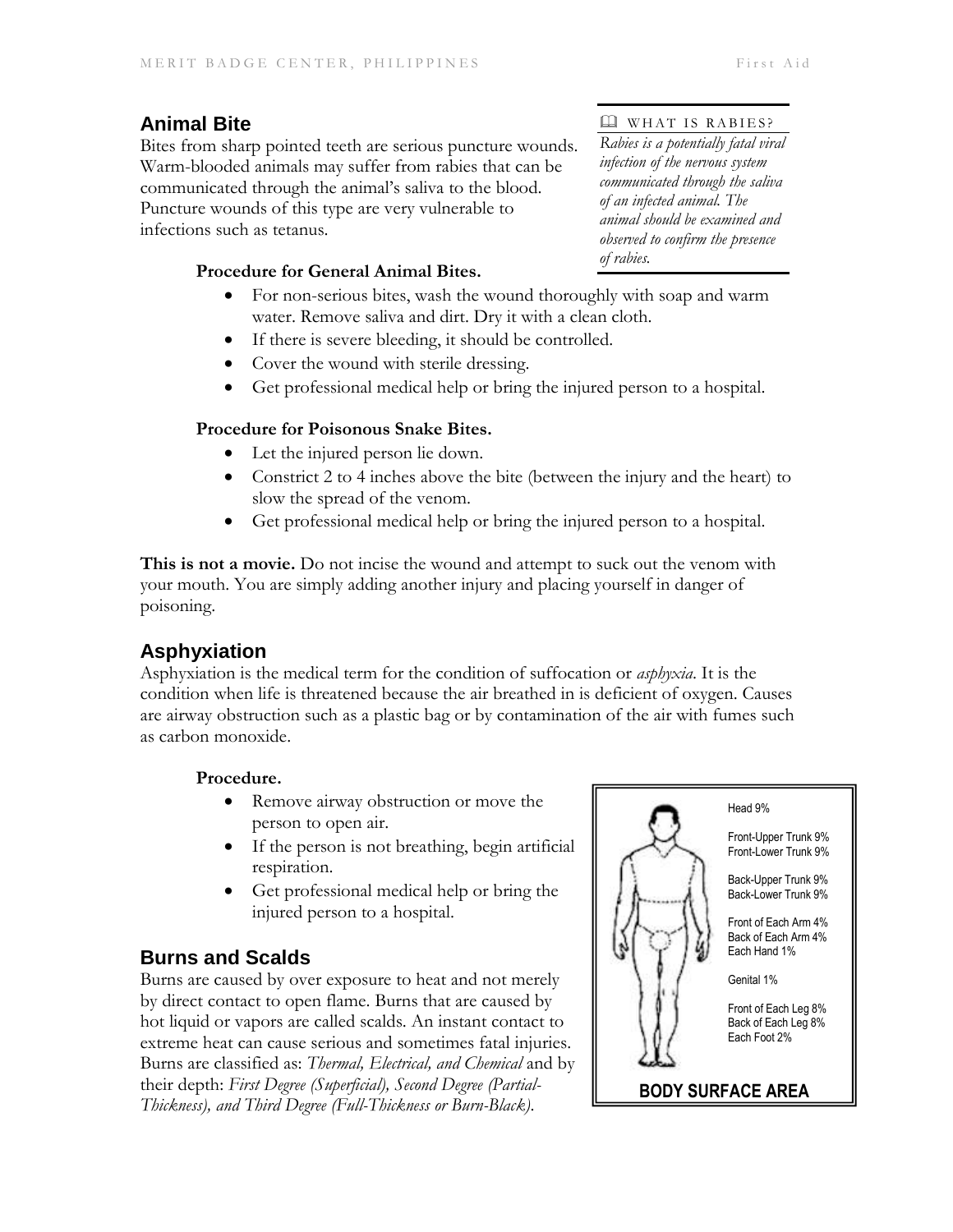#### **Procedure for First and Second Degree Burns.**

- Place injury under cool running water until pain is bearable or completely gone.
- Remove any object that restricts the flow of blood to prevent swelling.
- Blisters should be left alone.
- Cover the area with sterile dressing or any clean non-fluffy material to prevent infection.
- Second degree burn covering 1% or more of the body must be seen by a doctor.

# **Procedure for Third Degree Burns.**

- Cover the injury site with sterile dressing to prevent infection. Use a blanket if the entire body is the extent of the injury.
- Be ready to resuscitate the person.
- Get professional medical help or bring the injured person to a hospital.

# **Procedure for Electrical Burns.**

- Break the electrical contact.
- If the injured person is unconscious, check the airway, breathing, and circulation.
- Identify the exit and entry point of current and identify the depth and extent of burn. Entry and exit points should be treated as third-degree burns.
- Cover the injury site with sterile dressing to prevent infection.
- Get professional medical help or bring the injured person to a hospital.

# **Procedure for Chemical Burns.**

- Removed the injured person from the area, being careful not to get yourself in contact with the chemicals.
- Flood the injury site with water to disperse the chemicals and stop the burning. Do this for at least 20 minutes.
- Gently and carefully, remove any contaminated clothing, while continuing to flood the injury with water.
- Get professional medical help or bring the injured person to a hospital.

In all cases of burns, keep the injured person hydrated. Stop re-hydration if the person vomits. Never attempt to give an unconscious person water.

# **Choking**

A foreign object that is stuck at the back of the throat causes choking. Adults can choke on food that has been inadequately chewed and/or swallowed hurriedly. If the person can still

#### $\boxplus$  COOL, NOT COLD

*Make sure that you use cool running water out of the tap and not cold or ice-water from the refrigerator. Cold water can limit the circulation of blood and cause swelling.*

**PRETEND GENIUS** *Do not attempt to neutralize the chemicals with another chemical unless you are trained to do so. Never delay treatment trying to find an antidote.*

# **HE HIGH VOLTAGE!!!**

*Do not attempt to break the electrical contact if you do not know how to do it properly.*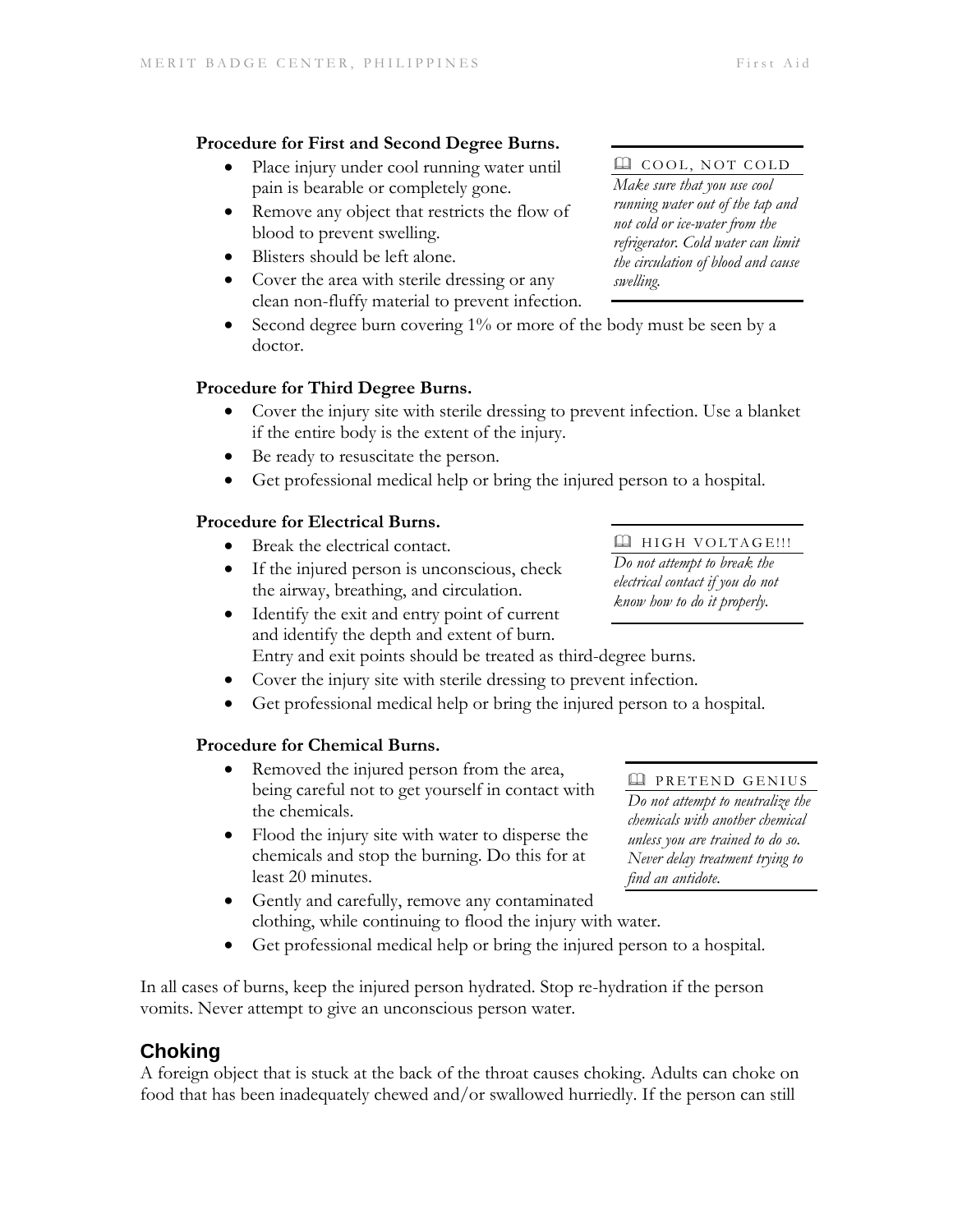speak, he can manage. Assistance will be required if the person is unable to speak or cough, or is already unconscious.

#### **Procedure.**

- Bend the person forward and apply five sharp slaps between the shoulder blades.
- If the back flap fails, use the Heimlich maneuver. Apply five sharp upward thrusts. Do not apply the Heimlich maneuver to an unconscious person, extremely obese, or in her late pregnancy.
- Give five sharp chest thrusts if the Heimlich maneuver cannot be used.
- Get professional medical help or bring the injured person to a hospital.

# **Diarrhea**

Likely to be caused by food poisoning, contaminated water, allergy, or eating unusual and exotic food. It is normally considered as a minor inconvenience by many, but it is serious enough to kill someone because of dehydration. When it is coupled with vomiting the risk of dehydration is increased.

# **Procedure.**

- Advise the person to rest.
- Give plenty of water or unsweetened fruit juices.
- Keep the person on a light diet and away from dairy products, caffeine, and greasy food.

# **Extreme Heat**

If the body becomes dangerously overheated due to high fever or prolonged exposure to heat, heat stroke or heat exhaustion can occur. This can cause the person to lose consciousness in minutes.

# **Procedure.**

- If possible, move the person to a cool place. Remove or loosen as much outer clothing as much as possible.
- Wrap the person in a cool and wet sheet, and keep it until the temperature normalizes.
- Replace the wet sheet with dry ones once temperatures are back to normal. Repeat the cooling process if necessary.
- Get professional medical help or bring the person to the hospital if necessary.

# **Q** POWER DRINKS

*Power drinks such as Gatorade or Powerade can be given to hasten rehydration. Sports drink should not be used as a substitute to water or other electrolyte replacement formulas.*

#### GENDER ISSUES?

*Before removing or loosening someone's clothing, make sure you explain clearly why this is being done. The person might not easily accept your actions especially if they are of the opposite gender. Being careless might place you in a legal liability of sexual assault.*

# **Fainting**

It is also called *syncope*. It is a brief loss of consciousness caused by temporary reduction of oxygen supply to the brain. There can be numerous underlying causes including asphyxia or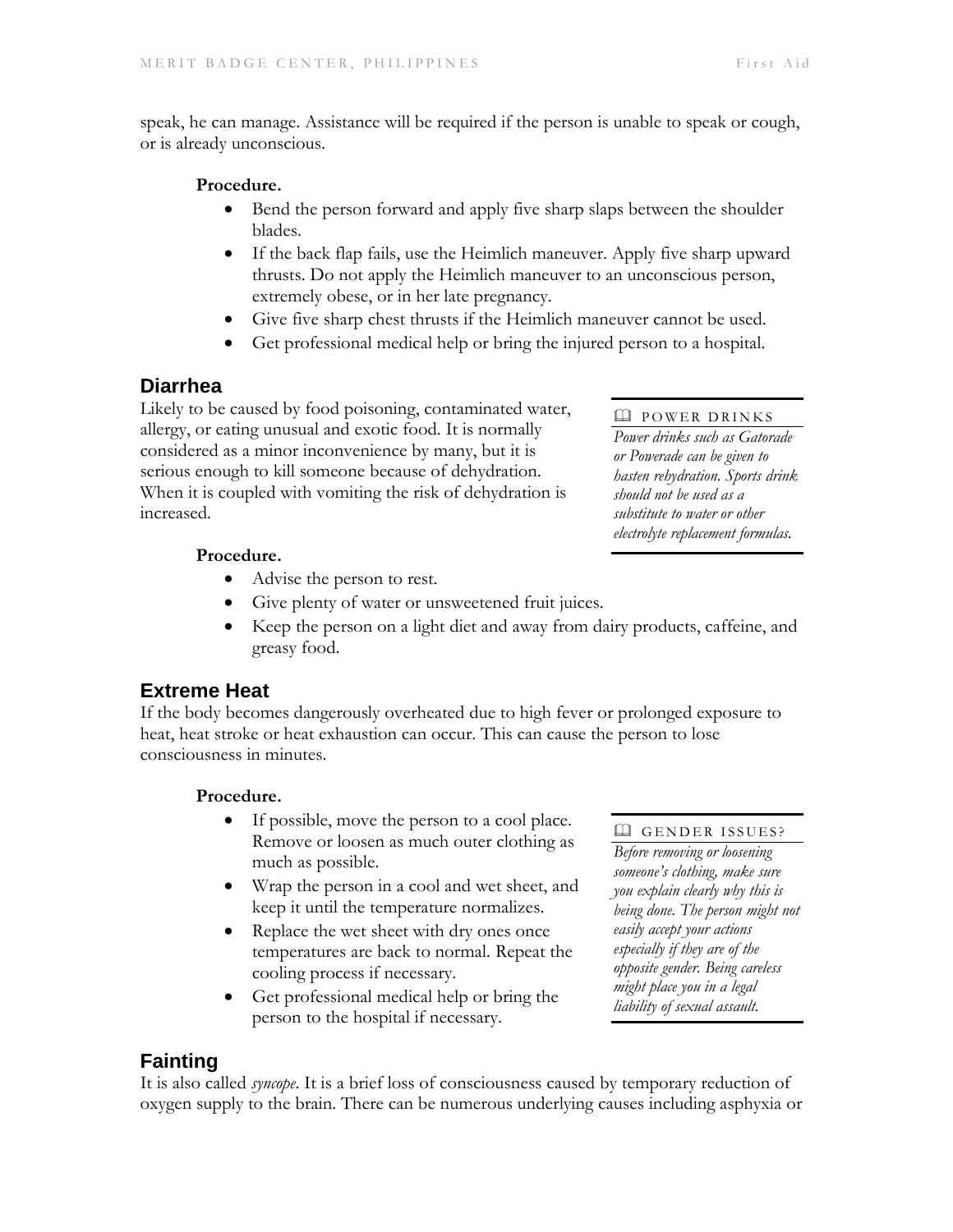an abnormal blood pressure. Unlike shock, the pulse slows down and will soon return to normal in time. It should be noted however that a person in shock can also faint due to lack of oxygen as well.

# **Procedure.**

- Bring the person to open air or a well-ventilated area.
- If the person remains unconscious, check the airway, breathing, and circulation.
- Lay the person on his back.
- Raise and support the legs up to increase blood flow to the brain.
- Treat any injuries sustained, be aware of the possibility of fractures, contusions, or internal bleeding resulting from the fall if one did occur.

# **Fever**

It is when the body temperature is above the normal level of  $37^{\circ}C$  (98.5<sup>o</sup>F). Fever can be caused by viral or bacterial infection. Moderate fever is rarely life threatening, but temperature nearing  $40^{\circ}$ C (104 $^{\circ}$ F) should be alarming and very dangerous. It should be remembered that a fever is not a disease; it is a symptom to an underlying condition.

# **Procedure.**

- Allow the person to rest comfortably in cool surrounding, preferably in bed with light covers.
- Give plenty of water or fruit juices to replace lost fluids.
- Check the person's temperature regularly.
- Give the appropriate dose of medication as prescribed by a physician.

# **Foreign Object in the Eye**

This can be as simple as dust or loose eyelid, to as serious as significantly larger objects such as sawdust or other objects that gets into contact with the eye.

# **Procedure.**

- Advise the person not to rub his eye(s). Allow the person so sit down facing the light.
- Gently open the eyelid and examine it visually.
- If there is a visible foreign body on the white portion of the eye, wash it out with clean running water.
- If the object is on the colored portion or it is a slightly larger object that cannot be removed by water bring the hospital. Cover both eyes with eyepads to prevent eye movement.

# **Fractures**

Fracture is a break in the bone or cartilage as a result of injuries. It can also be caused by some bone disease that led to its weakening such as osteoporosis. Fractures are rarely life threatening but poor handling can lead to serious complications.

#### **Q** PLAYING DOCTOR

*Dust or loose eyelids floating on the white portion of the eye is easily removed. But anything on the colored portion or slightly larger object that can't be washed out should be left alone for professional medical help.*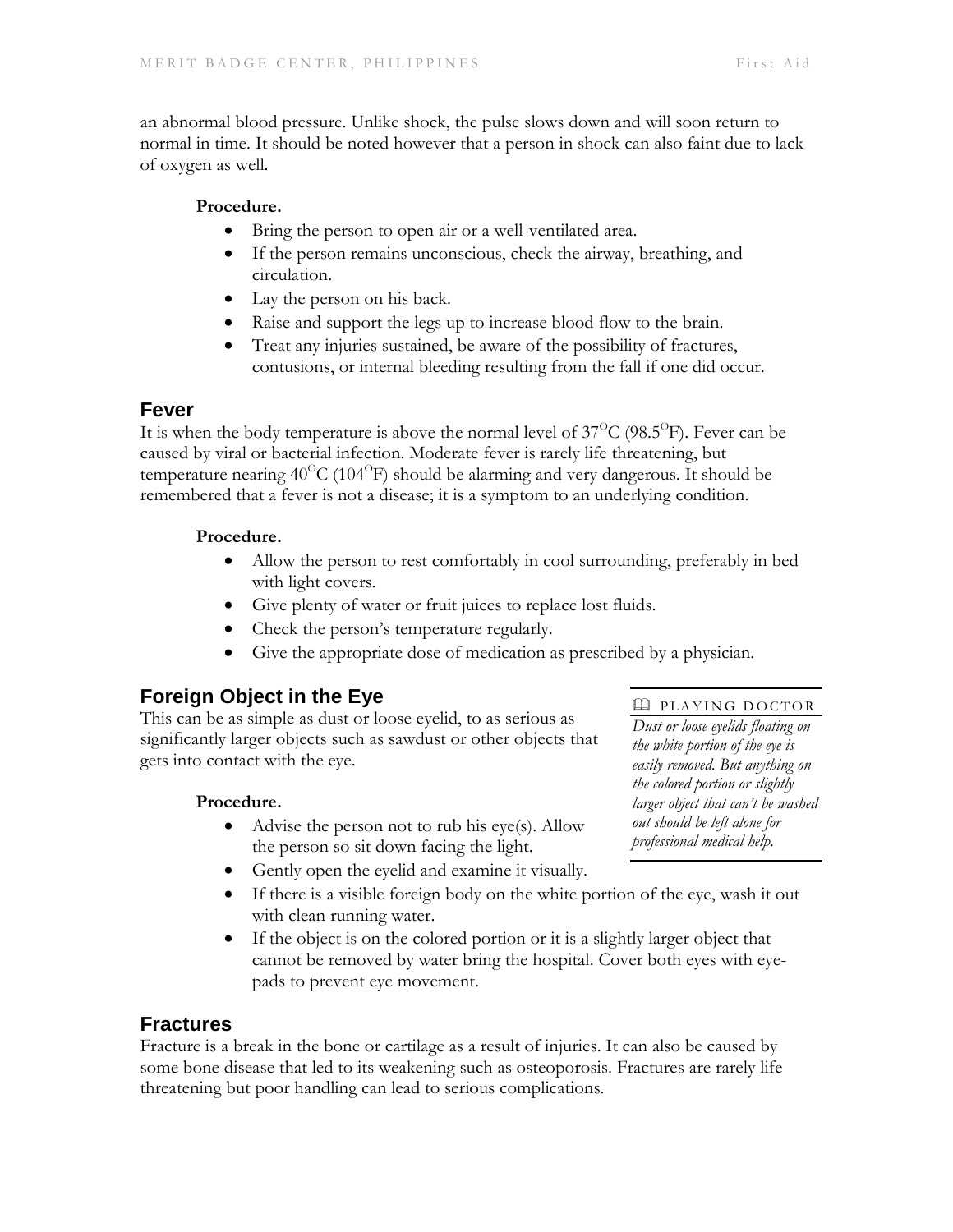#### **Classification of Fractures.**

- **Green Stick.** A split in the bone common in children. Similar to split on fresh green plant stem where it is broken but not completely split apart.
- **Transverse.** A clean break in the bone. Break is almost perpendicular to the bone. This is mostly caused by direct or indirect blow.
- **Oblique.** A diagonal break in the bone. Also caused by direct or indirect blow.
- **Spiral.** As the term implies, a spiral like breaking caused by twisting the bone.
- **Comminuted.** The breakpoint of the bone is virtually shattered into many pieces.
- **Compound.** Can be any of the above breaks coupled with a wound where the bone is protruding out.

#### **Procedure.**

- Immobilized the injured area by splinting.
- Get professional medical help or bring injured person to the hospital.

# **Hypothermia**

It is when the body temperature falls below  $35^{\circ}$ C (95<sup>o</sup>F). This develops when the body's core temperature becomes too low and a bodily function slows down.

#### **Procedure.**

- Replace any wet clothing with warm dry ones.
- Cover the person's entire body to protect from cold and trap heat in.
- Give warm drinks or high-energy food such as chocolate.
- Get professional medical help or bring person to the hospital.

# **Marine Creature Injuries**

Sea creatures such as jellyfish inflict painful stings. The venom of these sea creatures is contained in cells called nematocysts which stick to the injured person's skin. Spiny creatures such as sea urchins can cause puncture wounds with the possibility of spines being embedded on the sole of the foot. Anaphylactic shock can result as a reaction to the venom.

# **Procedure for Stings.**

- Pour diluted vinegar or seawater over the injury to incapacitate the stinging cells.
- Dust dry powder to make remaining sting cells stick together.
- Gently brush off the powder with a clean non-fluffy cloth.
- Get professional medical help or bring injured person to hospital.

# **Procedure for Punctures.**

- Do not remove the spine yourself.
- Put injured area in water as hot as the person can bear for at least 30 minutes.
- Add hot water if it cools, be careful not to scald the person.

 $\Box$  NO ALCOHOL *Use of alcohol will only aggravate the sting injury.*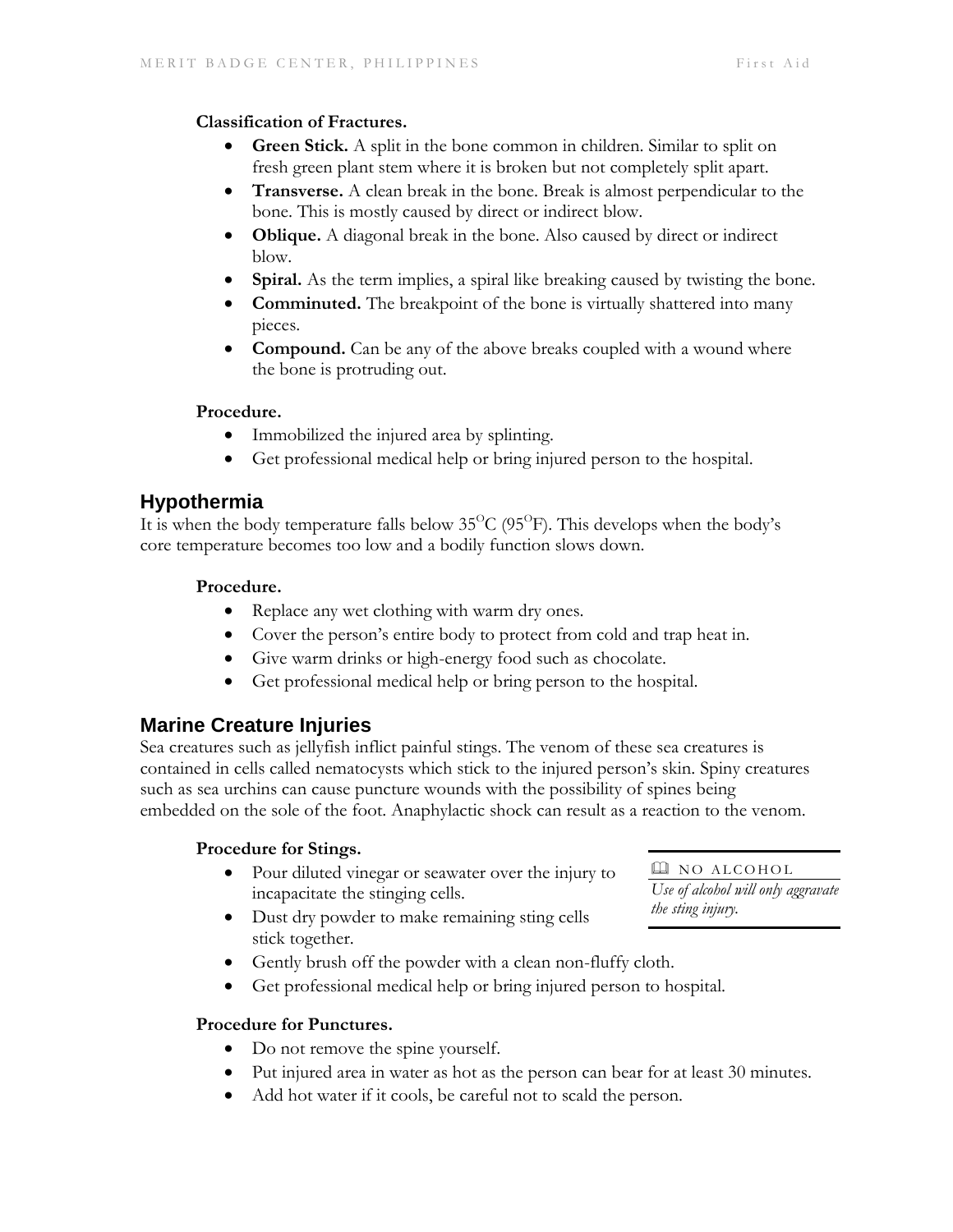Get professional medical help or bring injured person to hospital.

# **Nose Bleed**

Often not serious but should not be taken lightly.

# **Procedure.**

- Pinch the nose on the bridge.
- Ask the person to place his head well forward and slightly tilted down.

# **Shock**

Circulatory shock occurs when vital organs of the body are not receiving enough oxygen from the blood. Causes include severe loss of blood and high blood pressure. If not remedied, vital organs may fail which may lead to death.

# **Procedure.**

- Determine the cause of shock and treat it if possible.
- Help the person lie down on a blanket to protect from the cold ground.
- Raise and support the legs to improve blood circulation to the vital organs.
- Remove any constriction that may restrict blood flow.
- Place blanket over the person for warmth.

# **Wounds**

Any abnormal break in the skin or the body surface is called a wound. There are two general classification of wound: open and closed wound. Closed wound can be spotted by the appearance of bruises. Open wounds allow the lost of blood and fluids. Serious wounds can cause severe external or internal bleeding.

# **Classification of Open Wounds.**

- **Incision.** Clean cut from a sharp edge such as a knife.
- Laceration. Caused by crushing or ripping force. Rough tears or jagged cuts.
- **Abrasion.** Superficial wound involving the top layer of the skin. Also called a *scrape* or *graze*.
- **Puncture.** Caused by stabbing force.
- **Bruise.** Caused by a blow rupturing the capillaries. Also called a *contusion*.
- **Gunshot.** Caused by bullet or projectile, characterized by an entry and sometimes an exit wound.

# **Classification of Bleeding.**

- **Arterial.** Blood is bright red and spurts out in tune with the heartbeat. Major arterial injuries may cause blood to jet out several feet and reduce blood volume rapidly.
- **Venous.** Blood is dark red and gushes out. It may gush out profusely.
- **Capillary.** Initial bleeding may be brisk, but blood loss is slight. Oozing occurs at the site of the wound.

**Q** TILT DOWN

*A slight tilt of the head down is enough. Tilting forward too much will put pressure and aggravate the condition. Tilt up can cause blood to flow down and cause the person to choke.*

**E** FOOD OR DRINK? *No eating, drinking, or smoking. If the person is thirsty, moisten the lips with water.*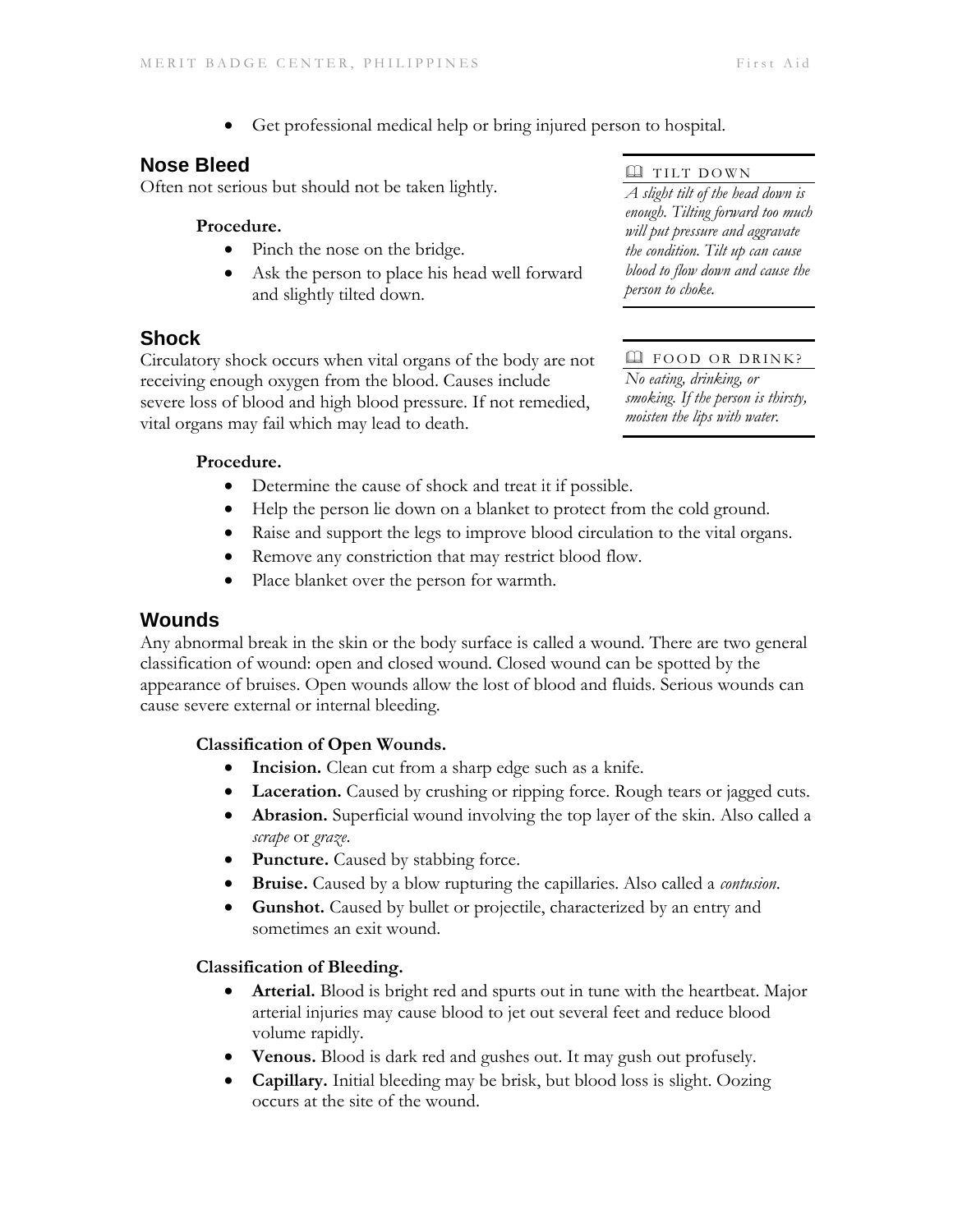# **Procedure for Minor Open Wounds.**

- If puncture, let it bleed a little.
- Wash the injury with running water and soap.
- Wipe it dry with clean non-fluffy material.
- To keep it from infection, wash it with Betadine solution or apply antibacterial ointment.
- Cover wound with adhesive bandage or sterile dressing.

#### **Procedure for Serious Puncture Wounds.**

- If puncturing object is still there, do not remove it. Remove it only when truly necessary.
- Wash the surrounding wound area with Betadine solution to prevent infection.
- Using gauze roll, stabilize the puncturing object in place without moving the object.
- Get professional medical help or bring injured person to hospital.

#### **Q** PUNCTURES

*Knowing that a puncture wound is serious. You can know that a puncture wound is serious if the injured person feels deep internal pain, numbness, nearby joints has not full mobility, infection is suspected, and/or continuous bleeding occurs.*

# **Procedure 1 for Severe External Bleeding. Direct Pressure.**

- Remove or cut clothing to expose wound.
- Place a sterile dressing over the wound, using your palm apply direct pressure. Never waste time hunting for a sterile dressing.
- Raise the injured limb and support it above the level of the heart. Handle very gently since the injury might involve a fracture.

**An Object is Protruding.** Check if it is an open fracture, if it is not then press firmly on both side of the protruding object and the wound. Do not attempt to remove the protruding object. Open fracture is beyond the scope of this handout.

**Dressing is Soaked with Blood.** If such a thing happens, do not remove the dressing. Instead, apply another dressing above the first dressing. Should the second dressing be soaked in blood, remove only the second dressing and apply another dressing over the first dressing.

#### **Procedure 2 for Severe External Bleeding. Indirect Pressure.**

- Hold on to direct pressure.
- Locate the artery pumping blood into the limb. Brachial for the arms and Femoral for the legs.
- Apply pressure on the concerned artery while holding on to direct pressure.

# **Wrapping Up for Both Procedures for Severe External Bleeding.**

- Leave the dressing used for direct pressure and apply another sterile dressing.
- If there is a protruding object, place padding on both sides of the object high enough to bandage over it without pressing.